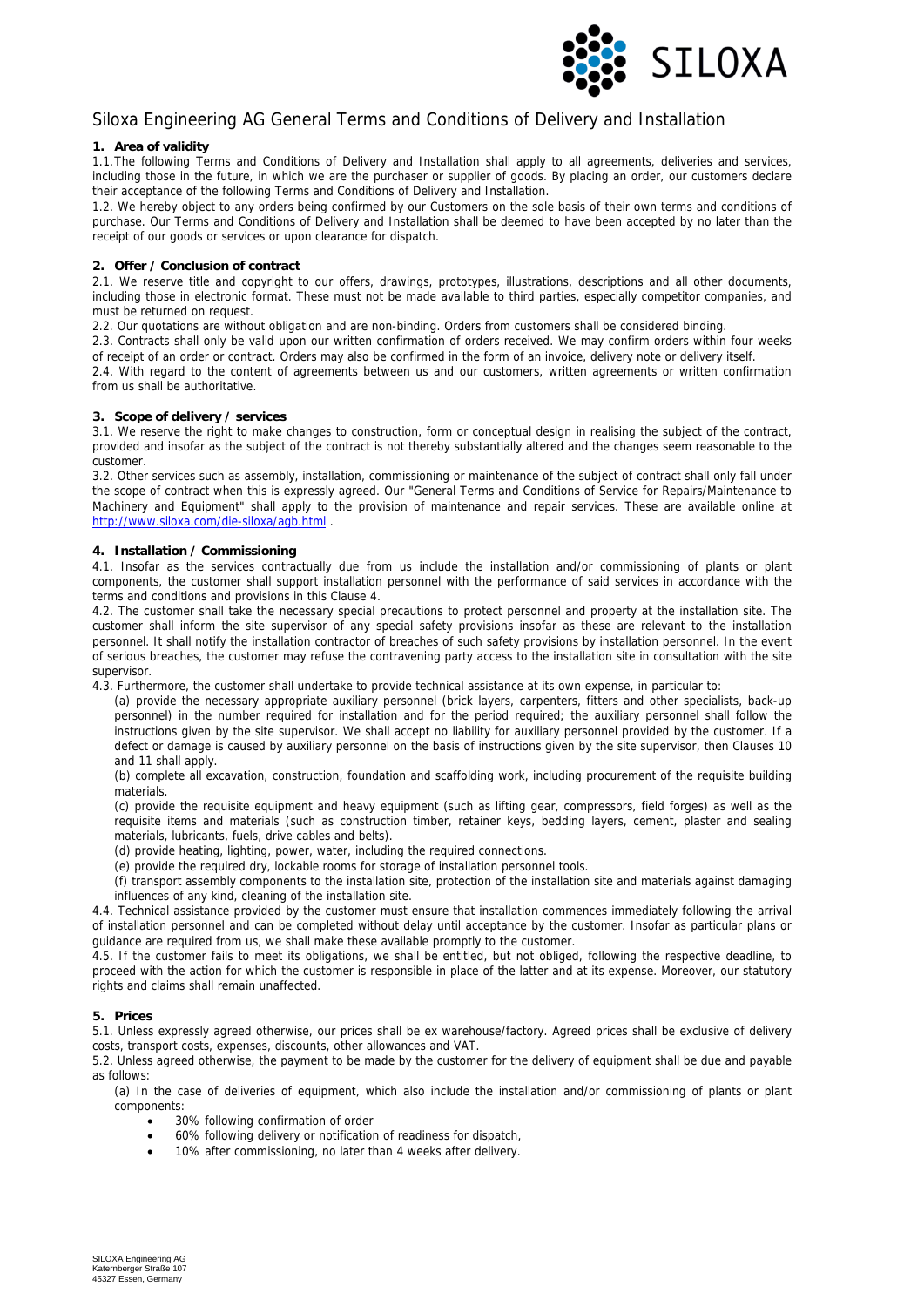

(b) In the case of other equipment deliveries:

- 100% following delivery unless the agreed price for the respective delivery exceeds EUR 10,000.00.
- 30% following confirmation of order and 70% following delivery if the agreed price for the respective delivery exceeds EUR 10,000.00.

5.3. Unless the parties agree otherwise, installation and commissioning services shall be billed on the basis of actual time spent at our applicable general hourly rates.

5.4. Our prices shall be based on the market prices prevailing at the time of order confirmation, including prices for steel and electrical products. Should market prices increase after an order has been confirmed and prior to the delivery date, we shall be entitled to pass these price increases on to our customers. The customer shall be obliged to accept increases of this type in the agreed price of up to 5%. In the event of a price increase exceeding 5%, the customer shall be entitled to withdraw from the contract. If a customer has not notified withdrawal within 14 days of being informed of a price increase and the associated right of withdrawal, the price increase shall be deemed to be accepted.

#### **6. Delivery and performance, delayed delivery**

6.1. The time of performance and lead time shall be agreed between the contracting parties. Compliance with said time of performance and lead time by us shall require the resolution of all commercial and technical issues between the contracting parties and the fulfilment of all the responsibilities incumbent upon the customer, such as provision of the necessary official certificates or licences, performance of required preliminary work or the payment of an agreed advance. If this is not the case, the lead time shall be extended appropriately. This shall not apply if we are responsible for the delay. Costs relating to waiting time, travel and other additional expenses arising from the delay for which the customer is responsible shall be charged to the customer. Costs relating to waiting time, travel and other additional expenses arising from a delay for which the customer is responsible shall be charged to the customer.

6.2. Meeting delivery and performance deadlines shall be subject to correct and prompt delivery to us, subject to the condition that we have reached an appropriate covering transaction, neither us nor our suppliers are at fault and we are not obliged with respect to procurement in individual cases. We shall notify the customer of any delays that become apparent as soon as possible.

6.3. The delivery deadline shall be met if the subject of delivery has left our factory before its expiry or readiness for dispatch has been reported. Insofar as acceptance is required, the acceptance date or alternatively the notification of readiness for dispatch shall be authoritative (except in cases of justified non-acceptance).

6.4. If the scope of delivery is changed or extended from the original order, new delivery and completion deadlines shall be agreed.

6.5. No liability shall be accepted if the observance of agreed delivery and completion deadlines is prevented by force majeure, strike, lockout or other circumstances for which we are not responsible. If the situation cannot be remedied within three months, both parties shall be entitled to withdraw from the contract without penalty. We shall notify the customer of the beginning and end of such situations as soon as possible.

6.6. We shall be entitled to reasonable partial performance and partial deliveries.

#### **7. Transfer of risk/Acceptance**

7.1. Insofar as acceptance is required according to agreements, this shall be authoritative in terms of the transfer of risk. Acceptance shall occur upon notification of the first successful start-up for which an acceptance report has been prepared. Minor defects or outstanding work which does not significantly affect plant operation shall not entitle the customer to refuse acceptance.

7.2. For all other services (for example, deliveries, spare parts, accessories), the transfer of risk shall take place on handover, or, in the case of dispatch, on handover to the forwarder or other third party appointed to send the consignment. Handover shall be deemed complete even if the customer defaults on acceptance.

7.3. If acceptance, handover or dispatch is delayed or has not happened as a result of circumstances not attributable to us, the risk shall transfer to the customer from the date of notification of readiness for dispatch or acceptance. We shall be obliged to take out insurance requested by the customer at the latter's expense.

#### **8. Payment, payment arrears**

8.1. Our invoices shall always be payable in full immediately upon receipt by the customer.

8.2. Cheques and bills of exchange shall be accepted only as an undertaking to pay, and bills of exchange only after special agreement and with reservation for possible discounting. Discount charges, bills of exchange tax and other costs in connection with the negotiation of bills of exchange shall be paid separately.

8.3. In the event of failure to meet payment deadlines or other payment terms, suspension of payments, or in the event of filing a request to open insolvency or composition proceedings against the assets of the customer or the coming to light of any other circumstances which reduce the customer's creditworthiness, all claims on our part shall fall due immediately, even if bills of exchange or cheques have been accepted. In such cases we shall be entitled to demand immediate cash payment or security - if necessary in advance - and if these are not forthcoming within a reasonable period, to withdraw from the contract without prejudice to our other rights.

8.4. Subject to our other rights, in the event of delayed payments we shall charge bank interest and collection costs. Furthermore, all discounts, allowances and other deferred payments shall lose their validity.

8.5. A right of retention or offsetting on the part of the customer shall be excluded unless the customer is entitled to undisputed or legally binding claims.

### **9. Reservation of title**

9.1. Goods supplied shall remain our property until all claims against the customer existing at the time of delivery as well as any future claims arising from the business relationship with the customer have been satisfied. This shall also apply if any of our outstanding debts are included in a running account and the balance has been calculated; the reservation of title shall then relate to the respective balance claims. Payment through bills of exchange and cheques shall not be considered payment until the respective bill or cheque has been cashed.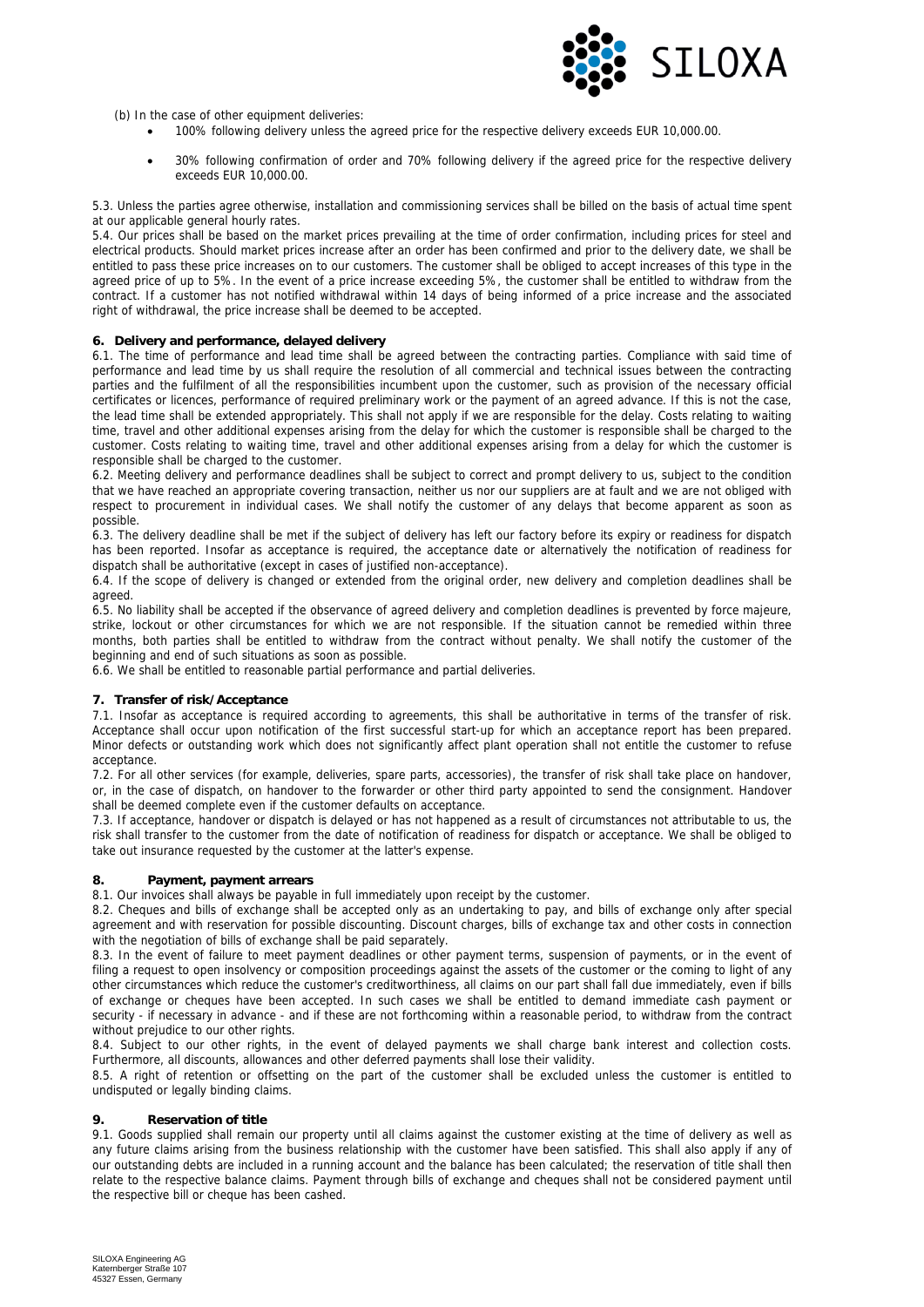

9.2 If goods become a new item due to processing of significant components, the reservation of title shall also apply to our coownership share in the new item.

9.3. The customer must provide adequate insurance against fire, break-in, theft, vandalism and water damage for delivery items for the duration of the reservation of title and handle and store such items with due care. The customer hereby transfers to us its claims to insurance benefits in the event of damage or loss with respect to the reserved goods, at the invoice value of the reserved goods.

9.4. The customer shall be entitled to resell or further process the delivery item in the context of its ordinary business activities, even before our claim falls due, provided payment is not late or this permission has not been revoked by us. In this case, the following provisions shall also apply:

(a) The reservation of title shall extend to products arising as a result of processing, mixing or combining of our products to the full value thereof, wherein we shall be deemed to be the manufacturer. If, in the event of processing, mixing or combining with products from third parties, their reservation of title remains intact, we shall acquire co-ownership in proportion to the invoice values of the processed, mixed or combined products. Moreover, the same shall apply to resulting products as in the case of products delivered under reservation of title.

(b) The customer shall assign amounts due from third parties from the selling on of goods or products, either in full or at the amount corresponding to our co-ownership share, as security pursuant to the preceding paragraph. We shall accept such assignment. The obligations on the part of the customer referred to in Clause 9.5 shall also apply with respect to the assigned debts.

(c) The customer shall still be entitled along with us to recover the respective debt. We undertake not to recover debts as long as the customer meets its payment obligations to us, does not fall into arrears with payments, does not file for insolvency and there are no other problems in terms of its ability to pay. Should this be the case, however, we may request that the customer informs us of assigned debts and the respective debtors, provides all the information necessary for their recovery, the associated documentation and notifies the debtors (third parties) of the assignment.

9.5. Goods that are subject to reservation of title may not be pledged to a third party nor as collateral prior to the payment in full of the secured debts. The customer shall notify us immediately in writing if and insofar as seizures are made by a third party with respect to goods belonging to us. The customer must take any necessary steps to prevent impairment or loss of our rights with respect to delivered items. The customer shall be obliged at our request to provide immediately all information necessary for exercising and pursuing our ownership rights. The customer shall bear the costs required for averting seizure and securing the return of goods delivered by us, in the event that intervention against the measure was successful and seizure by way of execution against the third party has failed due to costs.

9.6. In the event of conduct contrary to the terms of the contract on the part of the customer, particularly in the event of nonpayment of debts due to us, we shall be entitled, in accordance with statutory provisions, to withdraw from the contract and request the return of goods based on retention of title and the cancellation of the contract. If a customer fails to pay debts due to us, we may only exercise these rights if we have previously given the customer an appropriate period in which to pay and it has not done so, or setting such a deadline is unnecessary in accordance with statutory provisions.

9.7. If the realisable value of the securities provided for us exceeds our outstanding debts by a total of more than 10%, we shall be obliged at the customer's request in this respect to release securities at our discretion; however, only fully paid deliveries need to be released from the reserved goods.

9.8. If the retention of title requires further conditions in accordance with the applicable law in the country in which the goods are located, in particular registration with an authority, the customer undertakes to fulfil these conditions at its own expense in order to guarantee the effectiveness of the retention of title. If a retention of title or similar provision of security is not possible, the customer undertakes to provide comparable security.

#### **10. Notice of defects/Warranty**

10.1. The customer shall inspect goods delivered immediately upon receipt and notify us immediately in writing in the event of a defect. Otherwise, goods shall be considered approved insofar any defect involved was identifiable in the course of a proper inspection. If a defect becomes apparent at a later date, it must be notified immediately upon discovery. A later notification of defects shall not be possible.

10.2. If a defect which is due to circumstances existing prior to the transfer of risk exists and has been notified promptly, we shall undertake and shall be entitled at our discretion to proceed within an appropriate period with subsequent performance in the form of a remedy of defects or delivery of defect-free items.

10.3. We shall be entitled to make subsequent performance due dependent upon the customer paying the outstanding purchase price. The customer shall be entitled, however, to retain part of the purchase price appropriately proportionate to the defect.

10.4. The customer shall give us the necessary time and opportunity for the subsequent performance due, in particular to hand over the goods that are the subject of a complaint for testing purposes. In the event of replacement delivery, the customer shall return the defective goods to us in accordance with statutory provisions. Subsequent performance shall not include the dismantling of the defective item nor its reinstallation if installation was not part of our original obligation.

10.5. We shall bear the costs incurred for testing and subsequent performance, in particular transport, labour and materials costs (not dismantling and installation costs), if there is an actual defect. If, however, a request by the customer for the elimination of a defect proves unjustified, we may request the reimbursement of costs incurred in this respect from the customer. Any claims for compensation over and above this Clause 10.5, particularly in relation to the reimbursement of installation and dismantling costs, shall comply with Clause 11.

10.6. If subsequent performance fails or is unreasonable for the customer, the latter shall be entitled to withdraw from the contract or to request a reduction in payment (discount). However, in the event of only a minor breach of contract, particularly in the event of only slight defects, the customer shall not be entitled to cancel the contract. We may only refuse subsequent performance if this is associated with disproportionate costs.

10.7. If we have rendered partial performance, the customer may only withdraw from the entire contract if it no longer has any interest in the partial performance. In the case of multiple deliveries, the rights on the part of the customer shall be restricted to the respective partial delivery.